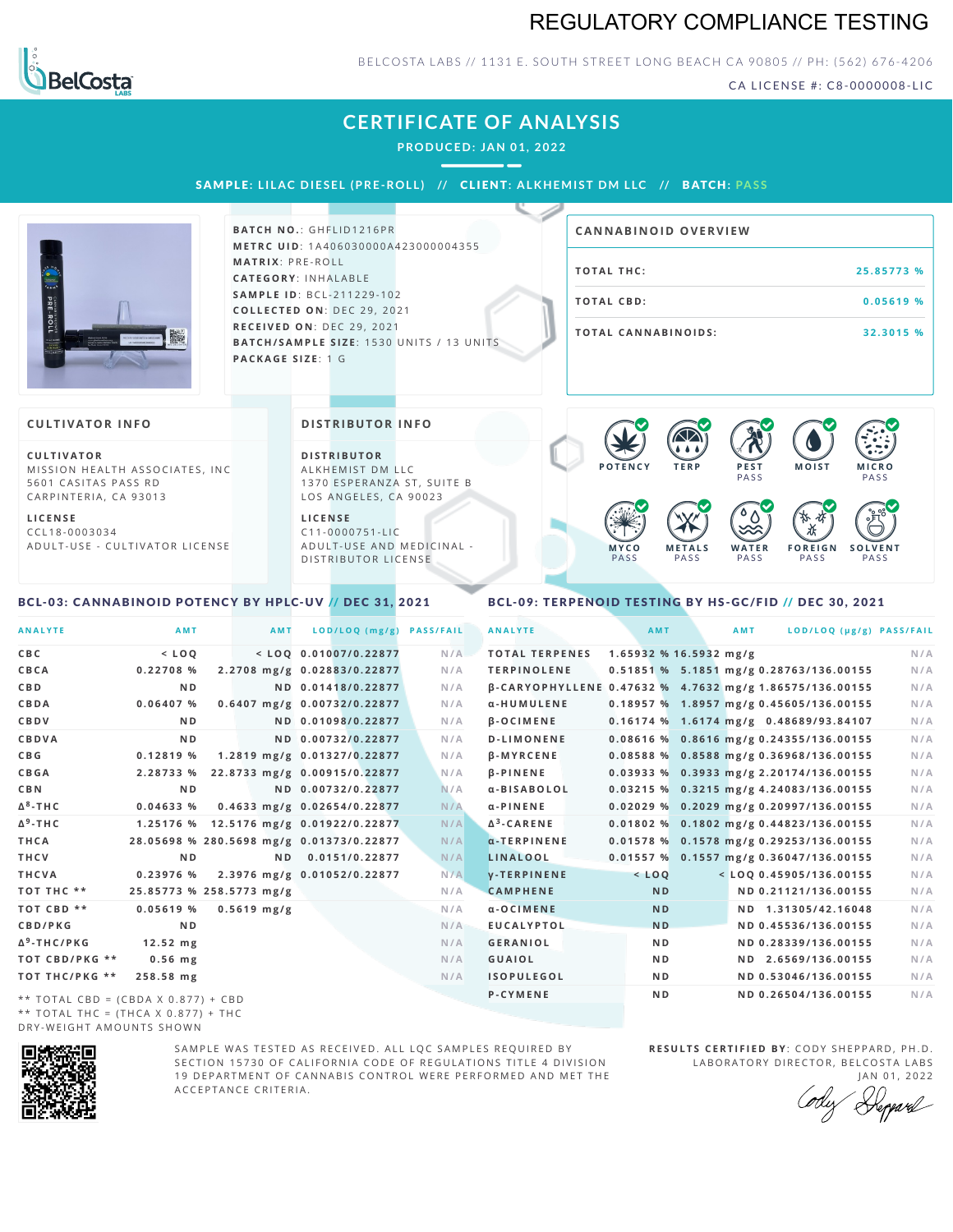## REGULATORY COMPLIANCE TESTING

#### <span id="page-1-0"></span>BCL-13: PESTICIDE TESTING BY GC/MS // DEC 30, 2021

| <b>ANALYTE</b>         | LIMIT         | $AMT$ ( $\mu g/g$ ) | LOD/LOQ (µg/g) | <b>PASS/FAIL</b> |
|------------------------|---------------|---------------------|----------------|------------------|
| <b>CAPTAN</b>          | $0.7 \mu g/g$ | N <sub>D</sub>      | 0.01977/0.06   | <b>PASS</b>      |
| <b>CHLORDANE</b>       | Any amt       | N <sub>D</sub>      |                | <b>PASS</b>      |
| <b>CHLORDANE CIS</b>   |               | N <sub>D</sub>      | 0.01199/0.03   | N/A              |
| <b>CHLORDANE TRANS</b> |               | N <sub>D</sub>      | 0.01082/0.03   | N/A              |
| <b>CHLORFENAPYR</b>    | Any amt       | N <sub>D</sub>      | 0.01364/0.06   | <b>PASS</b>      |
|                        |               |                     |                |                  |

| <b>ANALYTE</b>                      | LIMIT         | $AMT (\mu g/g)$ | LOD/LOQ (µg/g) | <b>PASS/FAIL</b> |
|-------------------------------------|---------------|-----------------|----------------|------------------|
| <b>CHLORPYRIFOS</b>                 | Any amt       | N <sub>D</sub>  | 0.01653/0.06   | <b>PASS</b>      |
| <b>DICHLORVOS</b>                   | Any amt       | N <sub>D</sub>  | 0.01165/0.06   | <b>PASS</b>      |
| <b>METHYL PARATHION</b>             | Any amt       | N <sub>D</sub>  | 0.00851/0.06   | <b>PASS</b>      |
| PENTACHLORONI-<br><b>TROBENZENE</b> | $0.1 \mu g/g$ | N <sub>D</sub>  | 0.01282/0.06   | <b>PASS</b>      |
|                                     |               |                 |                |                  |

## BCL-05: RESIDUAL PESTICIDE ANALYSIS BY LC-MS/MS ESI // DEC 30, 2021

| <b>ANALYTE</b>             |               | LIMIT $AMT(\mu g/g)$ | LOD/LOQ (µg/g) | <b>PASS/FAIL</b> | <b>ANALYTE</b>       |                  | LIMIT AMT $(\mu g/g)$ | LOD/LOQ (µg/g) PASS/FAIL |      |
|----------------------------|---------------|----------------------|----------------|------------------|----------------------|------------------|-----------------------|--------------------------|------|
| <b>ABAMECTIN</b>           | $0.1 \mu g/g$ | N D                  | 0.01153/0.04   | <b>PASS</b>      | <b>MALATHION</b>     | $0.5 \mu g/g$    | N D                   | 0.00472/0.02             | PASS |
| <b>ACEPHATE</b>            | $0.1 \mu g/g$ | N D                  | 0.00368/0.02   | <b>PASS</b>      | <b>METALAXYL</b>     | $2 \mu g/g$      | N D                   | 0.00503/0.02             | PASS |
| ACEQUINOCYL                | $0.1 \mu g/g$ | N D                  | 0.00417/0.02   | <b>PASS</b>      | <b>METHIOCARB</b>    | Any amt          | N D                   | 0.00503/0.02             | PASS |
| <b>ACETAMIPRID</b>         | $0.1 \mu g/g$ | N D                  | 0.00464/0.02   | <b>PASS</b>      | METHOMYL             | 1 $\mu$ g/g      | N D                   | 0.00494/0.02             | PASS |
| <b>ALDICARB</b>            | Any amt       | N D                  | 0.01109/0.04   | <b>PASS</b>      | <b>MEVINPHOS</b>     | Any amt          | N D                   |                          | PASS |
| <b>AZOXYSTROBIN</b>        | $0.1 \mu g/g$ | N D                  | 0.00639/0.02   | <b>PASS</b>      | <b>MEVINPHOSI</b>    |                  | N D                   | 0.00163/0.0084           | N/A  |
| <b>BIFENAZATE</b>          | $0.1 \mu g/g$ | N D                  | 0.00355/0.02   | <b>PASS</b>      | <b>MEVINPHOS II</b>  |                  | N D                   | 0.00542/0.0316           | N/A  |
| <b>BIFENTHRIN</b>          | $3 \mu g/g$   | N D                  | 0.00473/0.04   | <b>PASS</b>      | <b>MYCLOBUTANIL</b>  | $0.1 \mu g/g$    | N D                   | 0.00867/0.04             | PASS |
| <b>BOSCALID</b>            | $0.1 \mu g/g$ | N D                  | 0.00494/0.02   | PASS             | <b>NALED</b>         | $0.1 \mu g/g$    | N D                   | 0.00328/0.02             | PASS |
| CARBARYL                   | $0.5 \mu g/g$ | N D                  | 0.00295/0.02   | PASS             | OXAMYL               | $0.5 \, \mu g/g$ | N D                   | 0.00455/0.02             | PASS |
| CARBOFURAN                 | Any amt       | N D                  | 0.00613/0.02   | <b>PASS</b>      | PACLOBUTRAZOL        | Any amt          | N D                   | 0.00714/0.04             | PASS |
| CHLORANTRANIL-             | $10 \mu g/g$  | N D                  | 0.00697/0.04   | PASS             | <b>PERMETHRIN</b>    | $0.5 \mu g/g$    | N D                   |                          | PASS |
| <b>IPROLE</b>              |               |                      |                |                  | PERMETHRIN CIS       |                  | N D                   | 0.00237/0.0082           | N/A  |
| <b>CLOFENTEZINE</b>        | $0.1 \mu g/g$ | N D                  | 0.0054/0.02    | <b>PASS</b>      | PERMETHRIN TRANS     |                  | N D                   | 0.00245/0.0118           | N/A  |
| <b>COUMAPHOS</b>           | Any amt       | N D                  | 0.00215/0.02   | <b>PASS</b>      | <b>PHOSMET</b>       | $0.1 \, \mu g/g$ | N D                   | 0.0043/0.02              | PASS |
| <b>CYFLUTHRIN</b>          | $2 \mu g/g$   | N D                  | 0.05508/0.2    | <b>PASS</b>      | PIPERONYLBUTO-       | $3 \mu g/g$      | N D                   | 0.00247/0.02             | PASS |
| CYPERMETHRIN               | 1 $\mu$ g/g   | N D                  | 0.00556/0.04   | <b>PASS</b>      | XIDE                 |                  |                       |                          |      |
| <b>DAMINOZIDE</b>          | Any amt       | N D                  | 0.00227/0.04   | <b>PASS</b>      | <b>PRALLETHRIN</b>   | $0.1 \mu g/g$    | N D                   | 0.00392/0.02             | PASS |
| <b>DIAZINON</b>            | $0.1 \mu g/g$ | N D                  | 0.00487/0.02   | <b>PASS</b>      | PROPICONAZOLE        | $0.1 \mu g/g$    | N D                   | 0.0024/0.02              | PASS |
| <b>DIMETHOATE</b>          | Any amt       | N D                  | 0.00354/0.02   | <b>PASS</b>      | <b>PROPOXUR</b>      | Any amt          | N D                   | 0.00374/0.02             | PASS |
| <b>DIMETHOMORPH</b>        | $2 \mu g/g$   | ND                   |                | PASS             | <b>PYRETHRINS</b>    | $0.5 \mu g/g$    | N D                   | 0.00726/0.04             | PASS |
| <b>DIMETHOMORPH I</b>      |               | ND                   | 0.00109/0.0078 | N/A              | <b>PYRIDABEN</b>     | $0.1 \mu g/g$    | N D                   | 0.0034/0.02              | PASS |
| <b>DIMETHOMORPH II</b>     |               | ND                   | 0.0015/0.0122  | N/A              | <b>SPINETORAM</b>    | $0.1 \mu g/g$    | N D                   |                          | PASS |
| <b>ETHOPROPHOS</b>         | Any amt       | N D                  | 0.0041/0.02    | <b>PASS</b>      | <b>SPINETORAM J</b>  |                  | N D                   | 0.00329/0.016            | N/A  |
| <b>ETOFENPROX</b>          | Any amt       | N D                  | 0.00274/0.02   | <b>PASS</b>      | <b>SPINETORAM L</b>  |                  | N D                   | 0.00157/0.016            | N/A  |
| <b>ETOXAZOLE</b>           | $0.1 \mu g/g$ | ND.                  | 0.00385/0.02   | <b>PASS</b>      | <b>SPINOSAD</b>      | $0.1 \mu g/g$    | N D                   |                          | PASS |
| <b>FENHEXAMID</b>          | $0.1 \mu g/g$ | N D                  | 0.01055/0.02   | <b>PASS</b>      | SPINOSAD A           |                  | N D                   | 0.00205/0.01438          | N/A  |
| <b>FENOXYCARB</b>          | Any amt       | N D                  | 0.00175/0.02   | <b>PASS</b>      | SPINOSAD D           |                  | ND.                   | 0.00104/0.00498          | N/A  |
| <b>FENPYROXIMATE</b>       | $0.1 \mu g/g$ | N D                  | 0.00481/0.02   | <b>PASS</b>      | <b>SPIROMESIFEN</b>  | $0.1 \, \mu g/g$ | N D                   | 0.00944/0.04             | PASS |
| <b>FIPRONIL</b>            | Any amt       | N D                  | 0.00478/0.02   | PASS             | <b>SPIROTETRAMAT</b> | $0.1 \mu g/g$    | N D                   | 0.00208/0.02             | PASS |
| <b>FLONICAMID</b>          | $0.1 \mu g/g$ | N D                  | 0.00398/0.02   | PASS             | <b>SPIROXAMINE</b>   | Any amt          | N D                   | 0.00344/0.02             | PASS |
| <b>FLUDIOXONIL</b>         | $0.1 \mu g/g$ | N D                  | 0.01369/0.04   | PASS             | <b>TEBUCONAZOLE</b>  | $0.1 \mu g/g$    | N D                   | 0.00816/0.04             | PASS |
| HEXYTHIAZOX                | 0.1 µg/g      | N D                  | 0.00297/0.02   | PASS             | <b>THIACLOPRID</b>   | Any amt          | N D                   | 0.0039/0.02              | PASS |
| <b>IMAZALIL</b>            | Any amt       | N D                  | 0.0056/0.02    | PASS             | <b>THIAMETHOXAM</b>  | $5 \mu g/g$      | N D                   | 0.00358/0.02             | PASS |
| <b>IMIDACLOPRID</b>        | $5 \mu g/g$   | N D                  | 0.00645/0.02   | PASS             | TRIFLOXYSTROB-<br>1N | $0.1 \mu g/g$    | N D                   | 0.00421/0.02             | PASS |
| KRESOXIM-<br><b>METHYL</b> | $0.1 \mu g/g$ | N D                  | 0.00339/0.02   | PASS             |                      |                  |                       |                          |      |